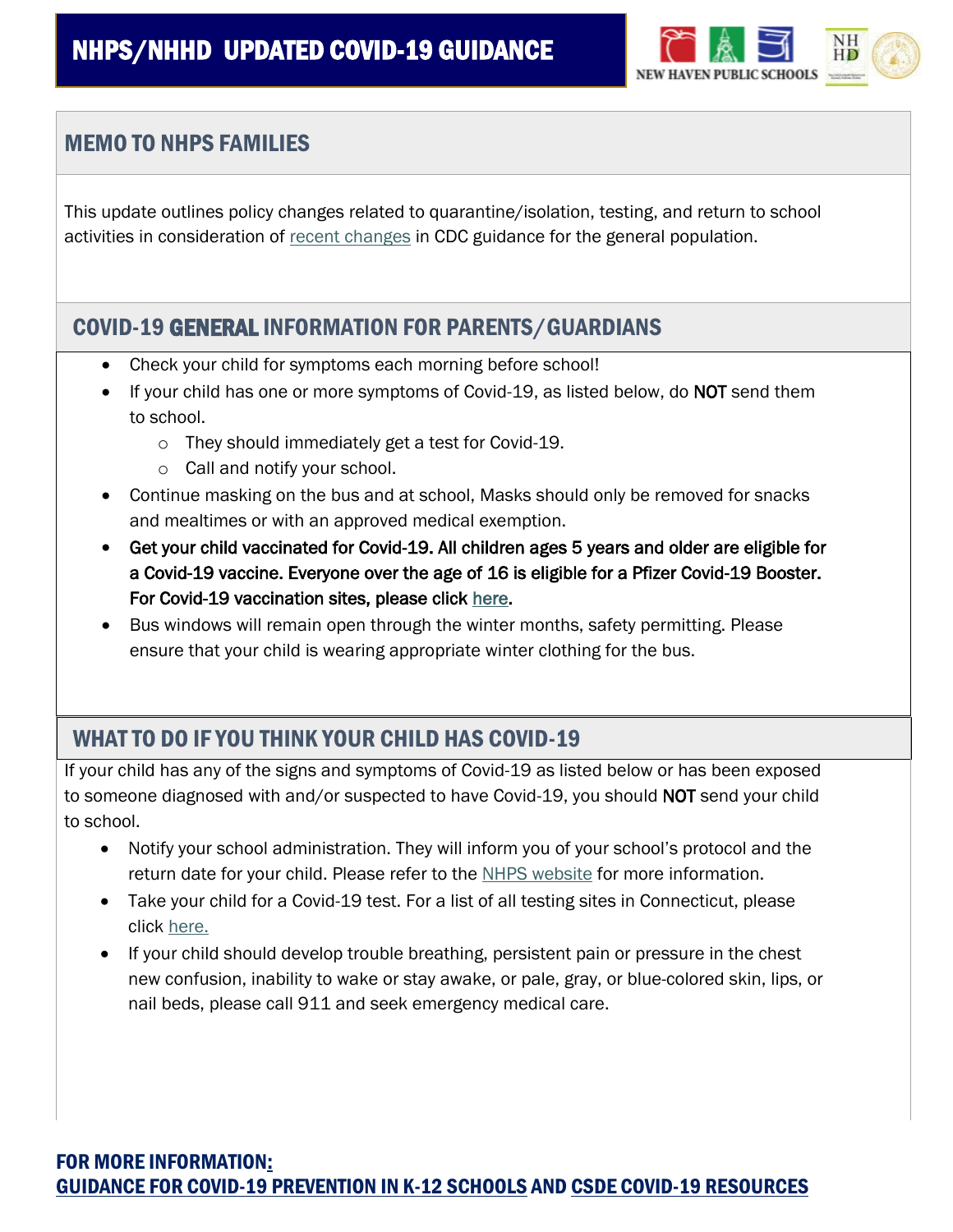### SIGNS AND SYMPTOMS OF COVID-19

If your child has one or more of the following symptoms, they may have Covid-19 and should immediately get tested:

- Fever or chills
- Cough
- Shortness of breath or difficulty breathing
- Fatigue
- Muscle or body aches
- Headache
- New loss of taste or smell
- Sore throat
- Congestion or runny nose
- Nausea or vomiting
- Diarrhea

# QUARANTINE, ISOLATION, TESTING, AND RETURN TO ACTIVITIES

#### If your child tests positive for COVID-19, they may return to school after 5 days if they:

- Isolate for 5 days after symptom onset or 5 days after positive COVID-19 test (PCR or rapid antigen), if asymptomatic
	- o Those with severe symptoms may have to isolate longer
- Take a rapid antigen test on day 5. The test will be provided by NHPS upon confirmation of your child's Covid-19 diagnosis.
	- $\circ$  If the test is negative, your child can return to school on day 6. If the test is positive, please contact your child's school administration for next steps.
	- $\circ$  If your child cannot take a Covid-19 test on day 5, please contact your child's school administration.
- Are without fever for 24 hours (and without taking fever-reducing medications); and
- Experience improvement in other symptoms

#### If your child has been exposed to someone with COVID-19, is asymptomatic, they may return to school after quarantining for 5 days if they:

- Complete the primary series of Pfizer or Moderna vaccine over 6 months ago and are not boosted OR Completed the primary series of J&J over 2 months ago and are not boosted OR Are unvaccinated
- Quarantine at home for 5 days following the exposure.
- Receive a COVID-19 test (either PCR or rapid antigen test is accepted) on day 5 or later and receive a negative result.
	- $\circ$  A rapid antigen test will be provided by NHPS to each child following an exposure. If your child cannot be tested for Covid-19, please contact your child's school administration.